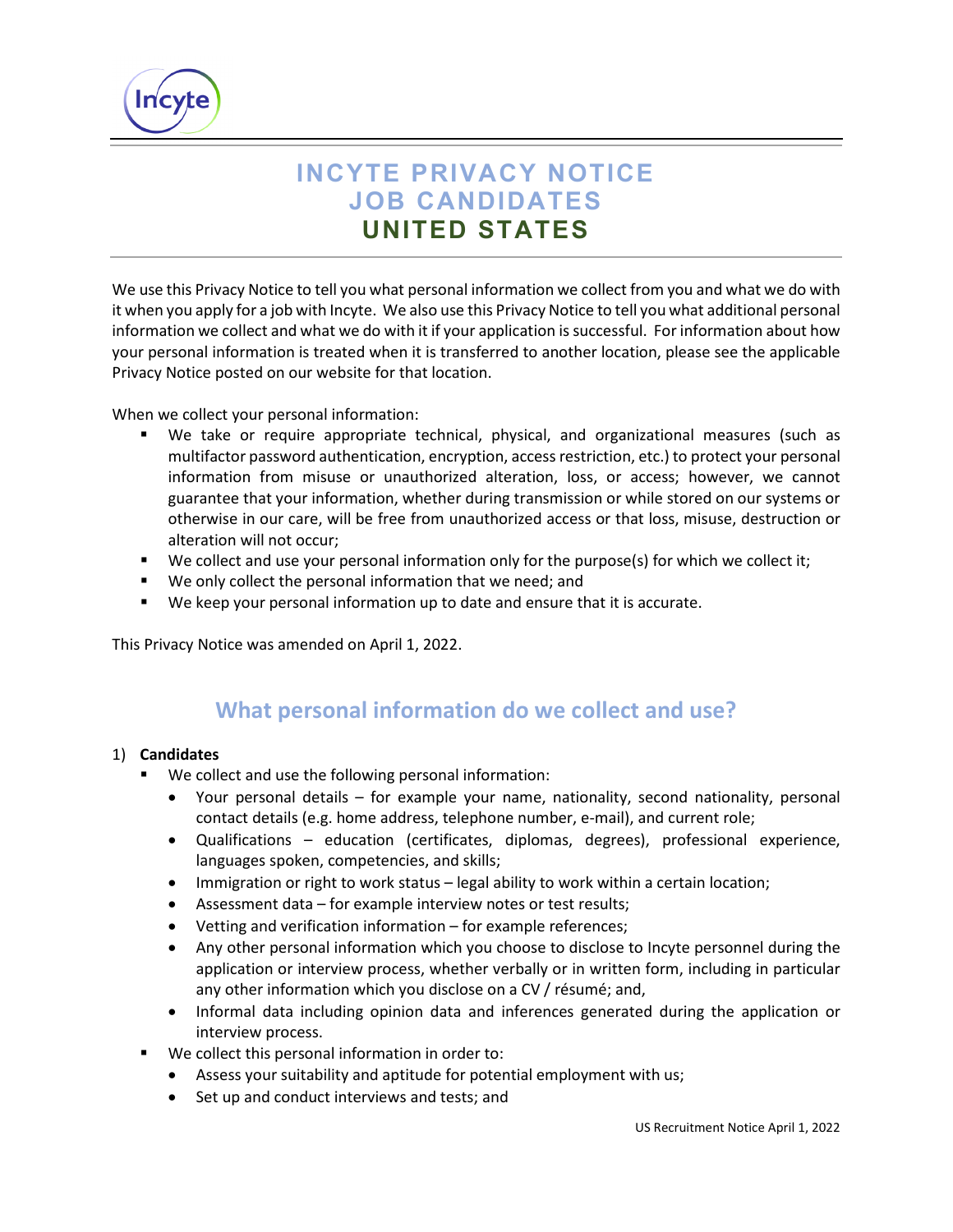

- Select an applicant to hire.
- We process your personal information in order to enter into an employment relationship with you if you are the successful candidate.
- We will also process your personal information if you consent to us keeping it for longer if your application isn't successful but you want us to automatically consider you for other jobs that will become available in the future. We will ask you if you want to do this when you first apply with us and we will only keep it for as long as the law tells us we can or are required to which we explain below.

#### **2) Successful Applicants**

- We collect and use the following personal information but only as necessary, permitted, or required under local law:
	- Your personal details date of birth, gender;
	- Immigration or right to work data national ID number, social security or national insurance number, visa or work permit; and,
	- Vetting and verification information birth certificate, driver's license, background checks (including of publically available information and public social media profiles); criminal record disclosure**.**
- We collect this personal information in order to:
	- Review your eligibility to work;
	- Seek criminal record disclosure (where permitted by local law); and
	- Enter into an employment relationship with you.
- We process your personal information in order to enter into an employment relationship with you and provide you with benefits, etc. We explain more about how your personal information will be used as an employee when we work with you to onboard you into the company.

### **Do you need to give us your personal information?**

You don't have to give any personal information but we need to collect some information from you in order for you to apply for a job with us. Any personal information you share with us is on a voluntary basis as a candidate for a job with Incyte or an Incyte affiliate or as a successful applicant as part of the pre-employment process.

#### **Sources of personal information**

You provide most of the personal information we process when you fill out an application on our recruitment website but we sometimes get some of your personal information from a recruitment agency, cooptation, professional social network, a current employee as a referral, or by corresponding with you directly by post or email. During the recruitment process, we may also request references from third parties, for example references provided by you, and we may also carry out screening and vetting processes using third party sources who can tell us if you are legally able to work for us.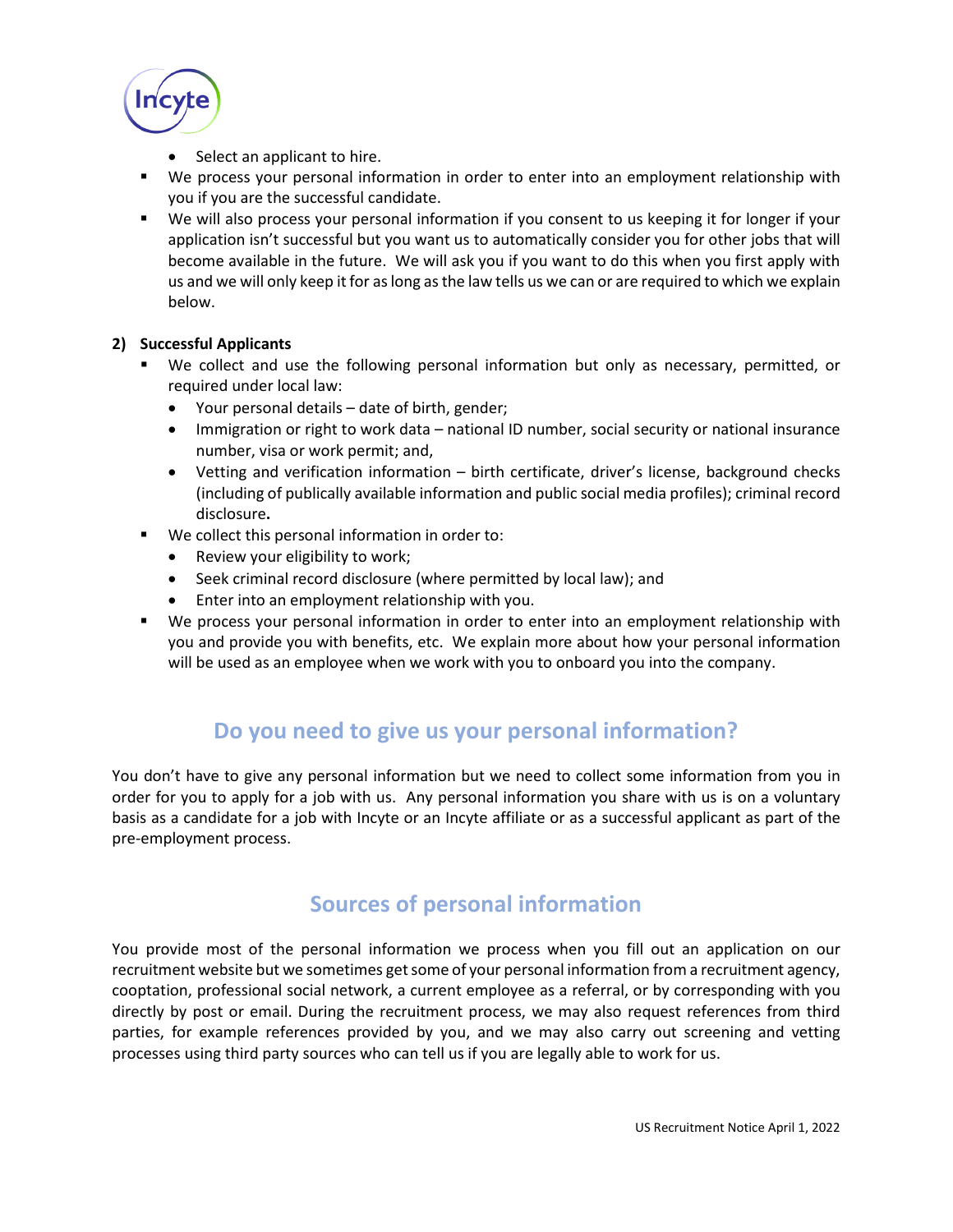**Incyte** 

#### **Who do we share your personal information with?**

Your personal information is shared by Incyte with:

- Other companies in the worldwide Incyte Group, wherever located (a list of all Incyte companies is available under: http://www.incyte.com/contact-us/headquarters.aspx) in order to make decisions about your application or, if you provided consent, for future applications. Within Incyte, your personal information can be accessed by or may be disclosed internally on a needto-know basis to the hiring manager and any other relevant business colleagues responsible for managing or making decisions in connection with your potential employment with Incyte.
- Third parties that help support our recruitment and, for successful applicants, our hiring and onboarding activities. These third parties may have access to or merely host your personal information or support and maintain the framework of our recruitment system. Incyte expects these third parties to process any personal information disclosed to them in accordance with applicable law, including with respect to data confidentiality and security. This processing on Incyte's behalf will also be conducted as outlined in contractual obligations between Incyte and its service provider.
- **Third parties, such as government agencies, regulators, or public authorities, but only when they** require us to.

### **Where is your personal information used or stored?**

Depending on your relationship with Incyte, we may transfer your personal information:

- 1) To other countries: your personal information may be transferred to Europe, Switzerland, Japan, the United Kingdom, India, and China; and
- 2) Within the worldwide Incyte group of companies as identified above.

#### **How is your personal information kept secure?**

We use a combination of commercially reasonable physical, technical, and administrative safeguards to protect the personal information we collect from you. When your personal information is shared, Incyte will take a reasonable approach to prevent the unauthorized use or disclosure of personal information.

While we use these precautions to safeguard your personal information, please be aware that no security measures are perfect or impenetrable. We cannot guarantee the security of the networks, systems, servers, devices, and databases we operate or that are operated on our behalf. Please use caution when submitting any personal or other sensitive information to us online.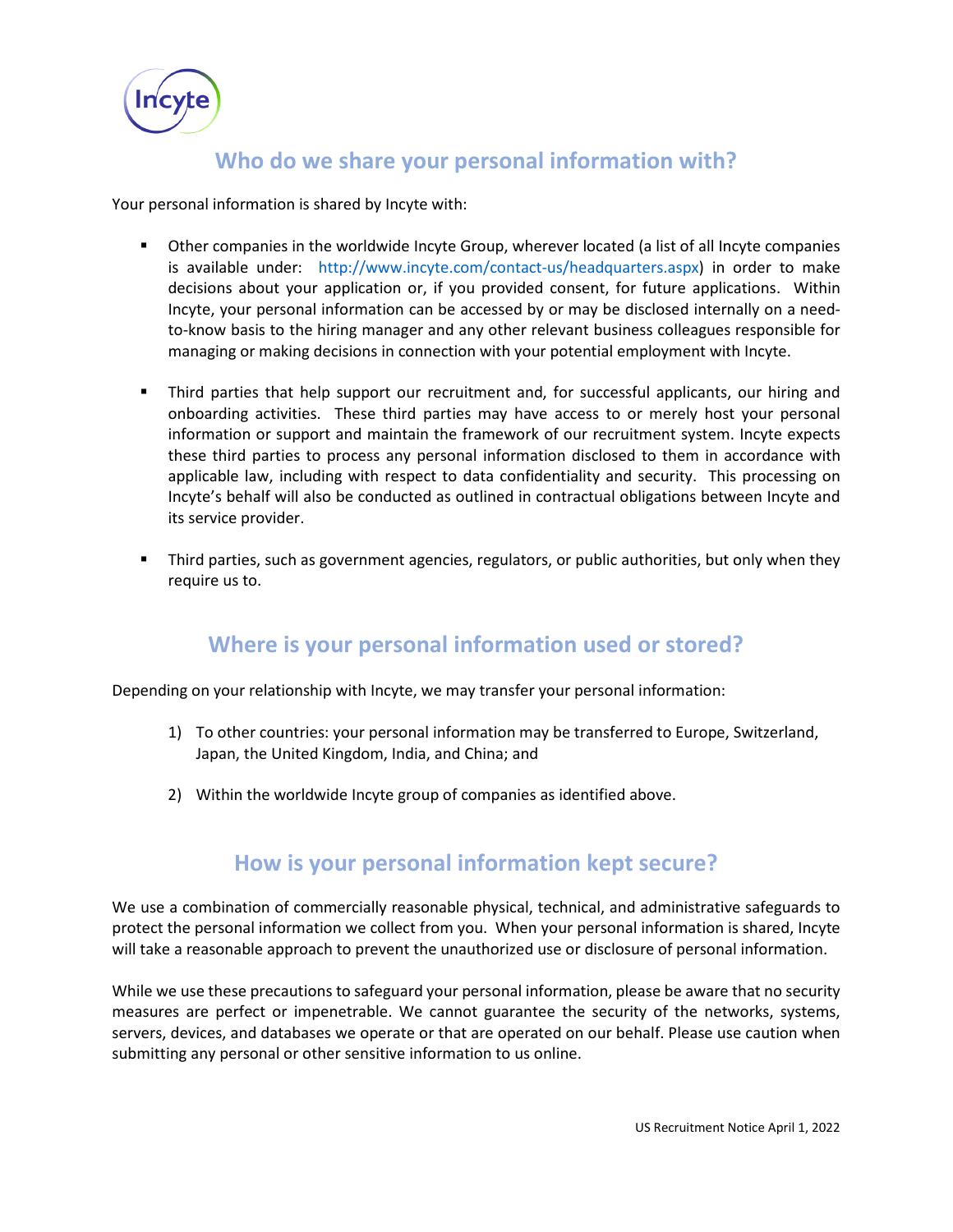

#### **What if the personal information is relating to a minor?**

Incyte does not knowingly collect personal information directly from minors—persons under the age of 13, or another age of a minor as defined by law—other than when required to comply with the law or for safety or security reasons. If you are a parent or guardian of a minor who has provided personal information without your knowledge or consent, you may submit a request to remove the minor's information by emailing us at [privacy@incyte.com.](mailto:privacy@incyte.com)

# **What if you're an individual with a disability and want to get this Privacy Notice in an alternative format?**

Incyte is committed to ensuring that our communications are accessible to individuals with disabilities. To submit accessibility-related requests or report barriers to accessibility, please use the contact information below.

#### **Who can you contact about Privacy at Incyte?**

If you have any questions about our privacy policies or practices, we encourage you to contact the Incyte Privacy Office:

Attn: Privacy Office Incyte Corporation 1801 Augustine Cut-off Wilmington, Delaware 19803 833-919-0687 [privacy@incyte.com](mailto:privacy@incyte.com)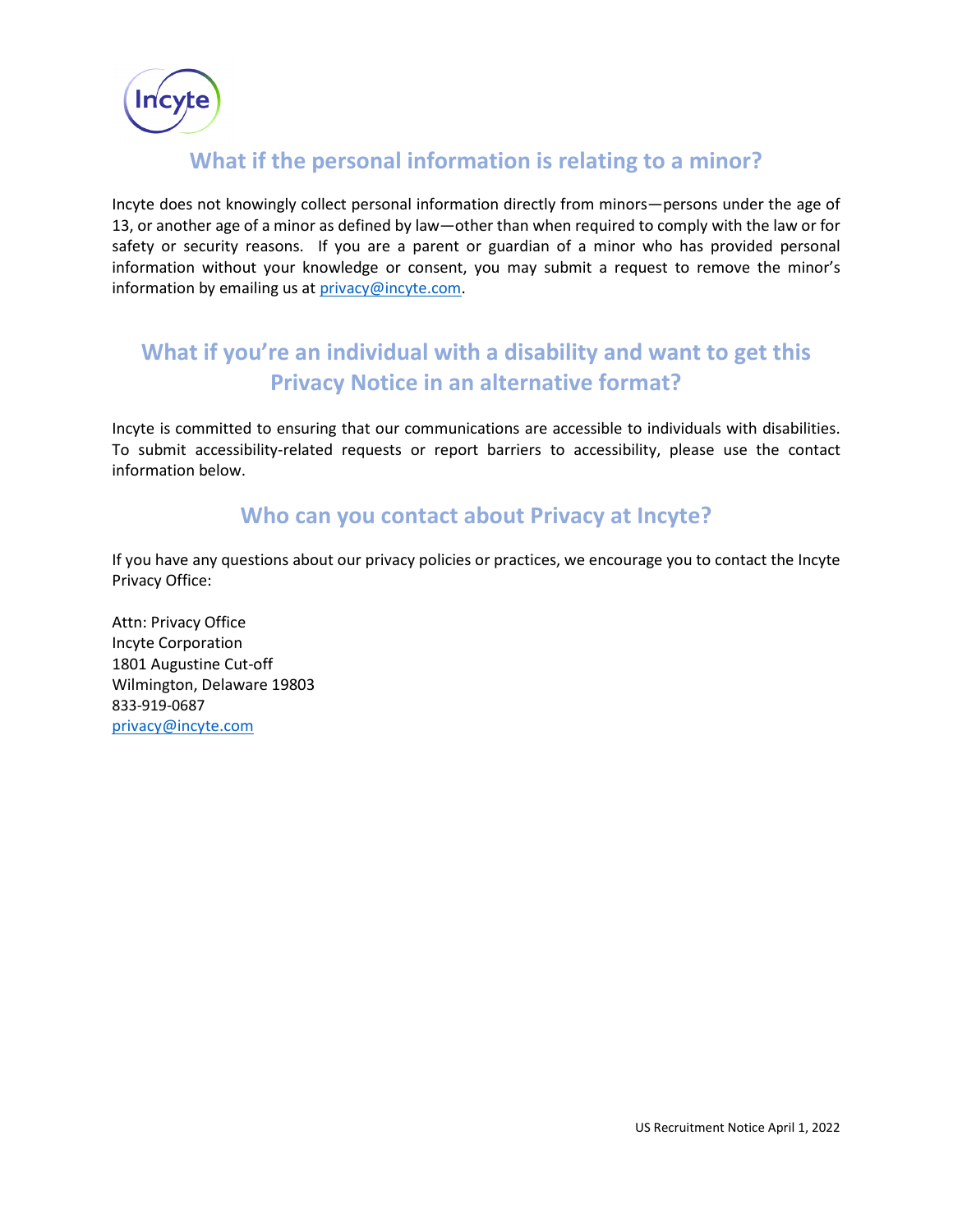

# CALIFORNIA RESIDENTS ONLY

If you are a resident of California, please read this section to learn more about the California Consumer Privacy Act of 2018 (CCPA) and how it applies to the personal information collected and used by Incyte as described in this Privacy Notice.

## **What are my rights?**

Individuals who are California residents and whose information is covered by the relevant provisions of the CCPA may have the following privacy rights:

- to request disclosure of personal information we collect and share about you during the 12-month period preceding our receipt of the request, including:
	- o the categories of personal information we've collected about you;
	- o the categories of sources from which we collected the personal information;
	- o the business or commercial purposes for which we collected or sold the personal information
	- $\circ$  the categories of third parties with which we shared the personal information;
	- $\circ$  the categories of personal information that we have shared with service providers who provide services to us;
	- o the specific pieces of personal information we collected; and
	- $\circ$  the categories of personal information (if any) that we have sold about you, the categories of third parties to which we have sold that information, and the category or categories of personal information sold to each third party
- to request deletion of personal information we have collected about you; and
- to request that Incyte not sell your personal information.
	- $\circ$  Under the CCPA, California consumers also have the right to request that their information not be sold for value. Currently, we do not sell or disclose your information to third parties for monetary or in-kind compensation. However, if this practice changes in the future, we will provide updated information via this Privacy Notice and instructions on how to submit a request to stop selling your personal information.

You also have a right not to be discriminated against for the exercise of these privacy rights. If you exercise any of these rights, we will continue to treat you fairly and not discriminate against you on the basis that you have exercised such rights.

There may be some types of personal information that can be associated with a household (a group of people living together in a single home). Requests for access or deletion of household Personal Information must be made by each member of the household. We will verify each member of the household using the verification criteria explained below. If we are unable to verify the identity of each household member with the degree of certainty required, we will not be able to respond to the request. We will notify you to explain the basis of our denial.